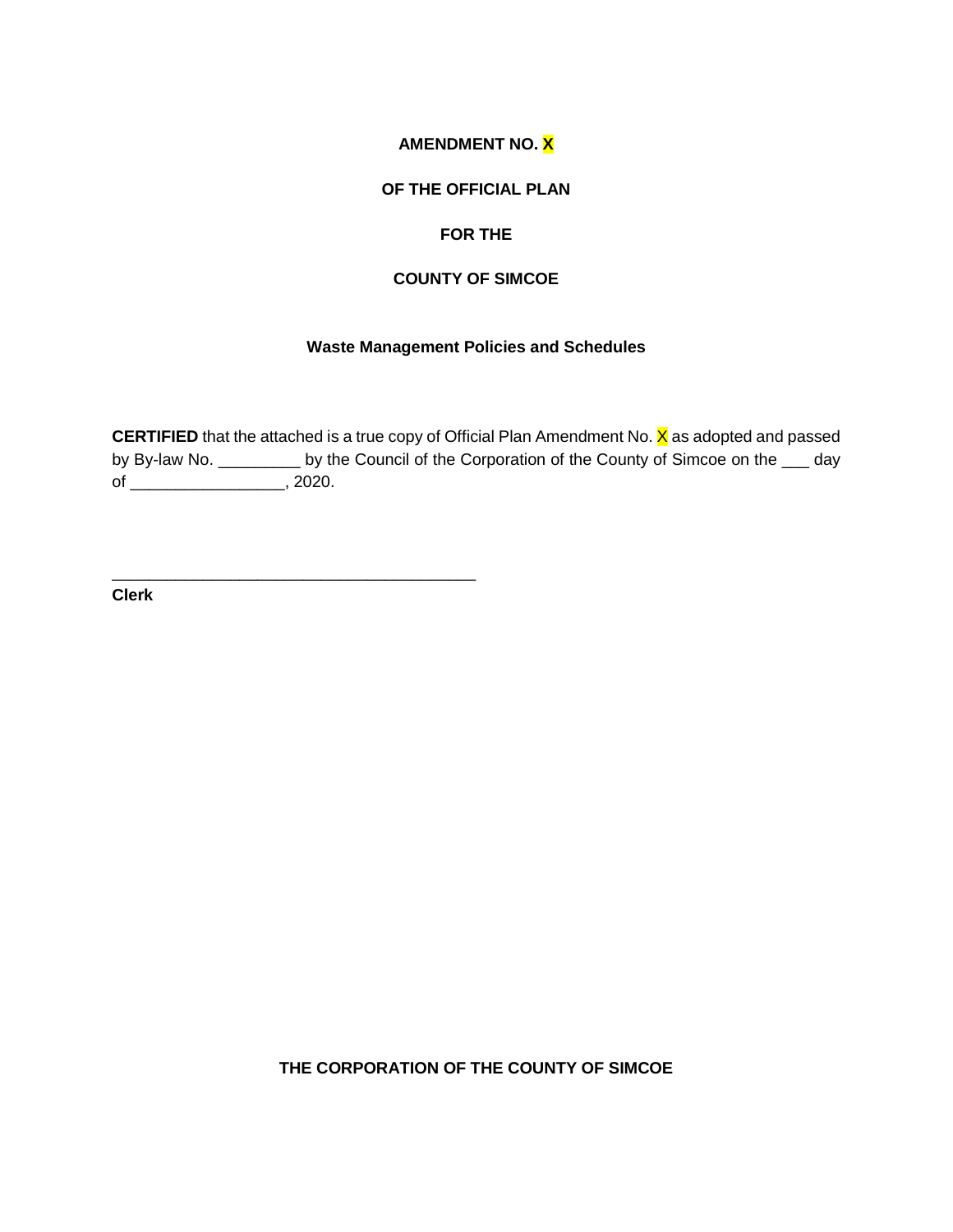## **BY-LAW NO. \_\_\_\_\_\_\_\_\_**

A By-law to Adopt Official Plan Amendment No. X to the Official Plan for the County of Simcoe

# **THE COUNCIL OF THE CORPORATION OF THE COUNTY OF SIMCOE IN ACCORDANCE WITH PROVISIONS OF THE PLANNING ACT, HEREBY ENACTS AS FOLLOWS:**

1. Amendment No.  $\overline{X}$  to the Official Plan for the County of Simcoe, is hereby adopted.

The Clerk is hereby authorized and directed to make application to The Ministry of Municipal Affairs and Housing for approval of the aforementioned Amendment No.  $\bar{x}$  to the Official Plan for the County of Simcoe.

\_\_\_\_\_\_\_\_\_\_\_\_\_\_\_\_\_\_\_\_\_\_\_\_\_\_\_\_\_\_ \_\_\_\_\_\_\_\_\_\_\_\_\_\_\_\_\_\_\_\_\_\_\_\_\_\_\_\_\_

This By-law shall come into force and take effect on the day of the final passing thereof.

READ A FIRST AND SECOND TIME THIS \_\_\_ DAY OF \_\_\_\_\_\_\_\_\_\_\_\_\_\_\_, 2020.

READ A THIRD TIME AND PASSED THIS \_\_\_ DAY OF \_\_\_\_\_\_\_\_\_\_\_\_\_\_\_\_\_, 2020.

**Warden Clerk**

**OFFICIAL PLAN**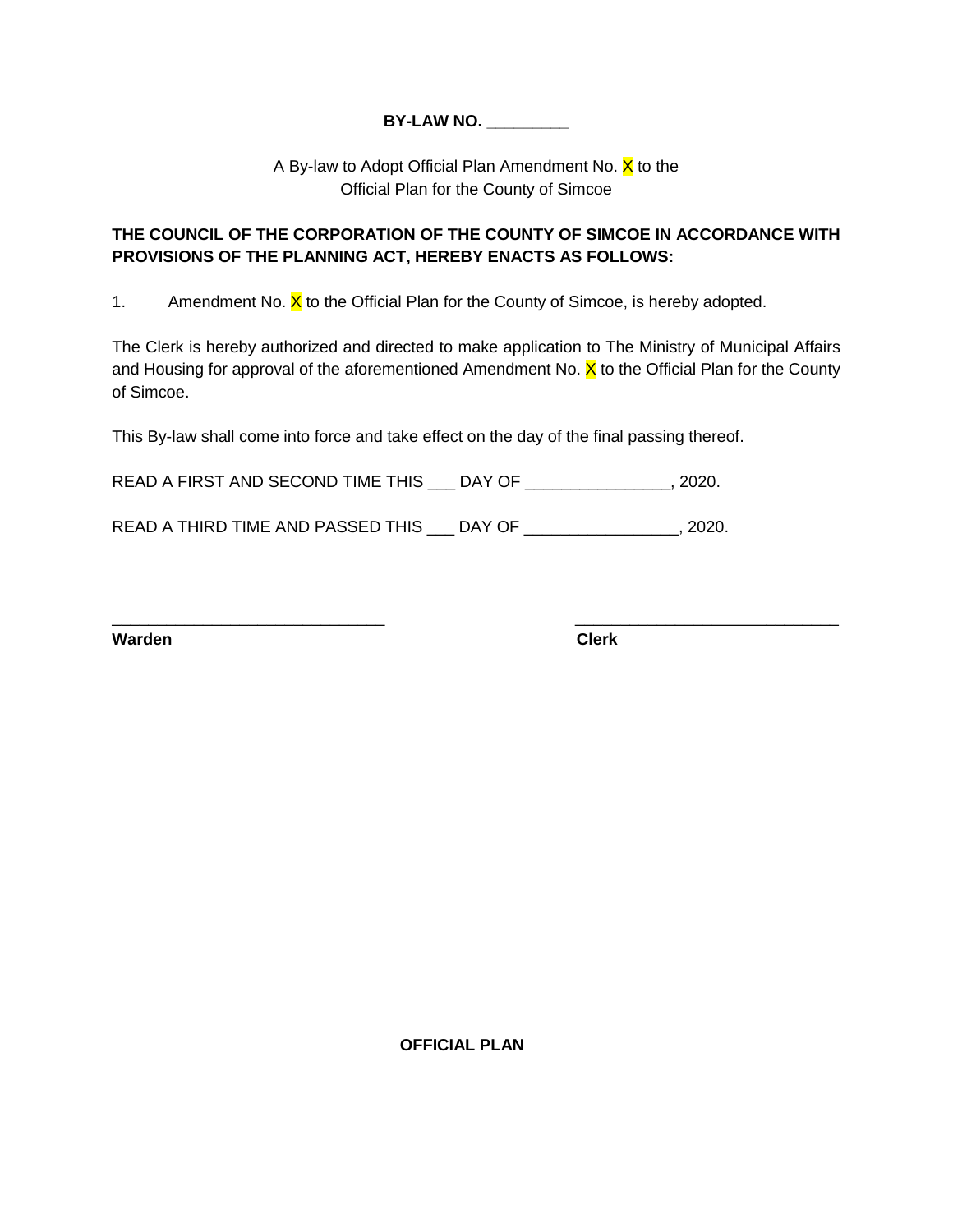### **FOR**

### **THE COUNTY OF SIMCOE**

# **OFFICIAL PLAN AMENDMENT NO. X**

The attached explanatory text constitutes Amendment No.  $X$  to the Official Plan for the County of Simcoe.

This amendment was prepared and adopted by the Council of The Corporation of the County of Simcoe by By-law No. \_\_\_\_\_\_\_\_ in accordance with Sections 17 and 21 of the Planning Act, R.S.O., 1990, c.P.13, as amended, on the \_\_\_ day of \_\_\_\_\_\_\_\_\_\_\_\_\_\_\_\_\_, 2020.

----------------------------------------------------- ---------------------------------------------------

**Warden Clerk**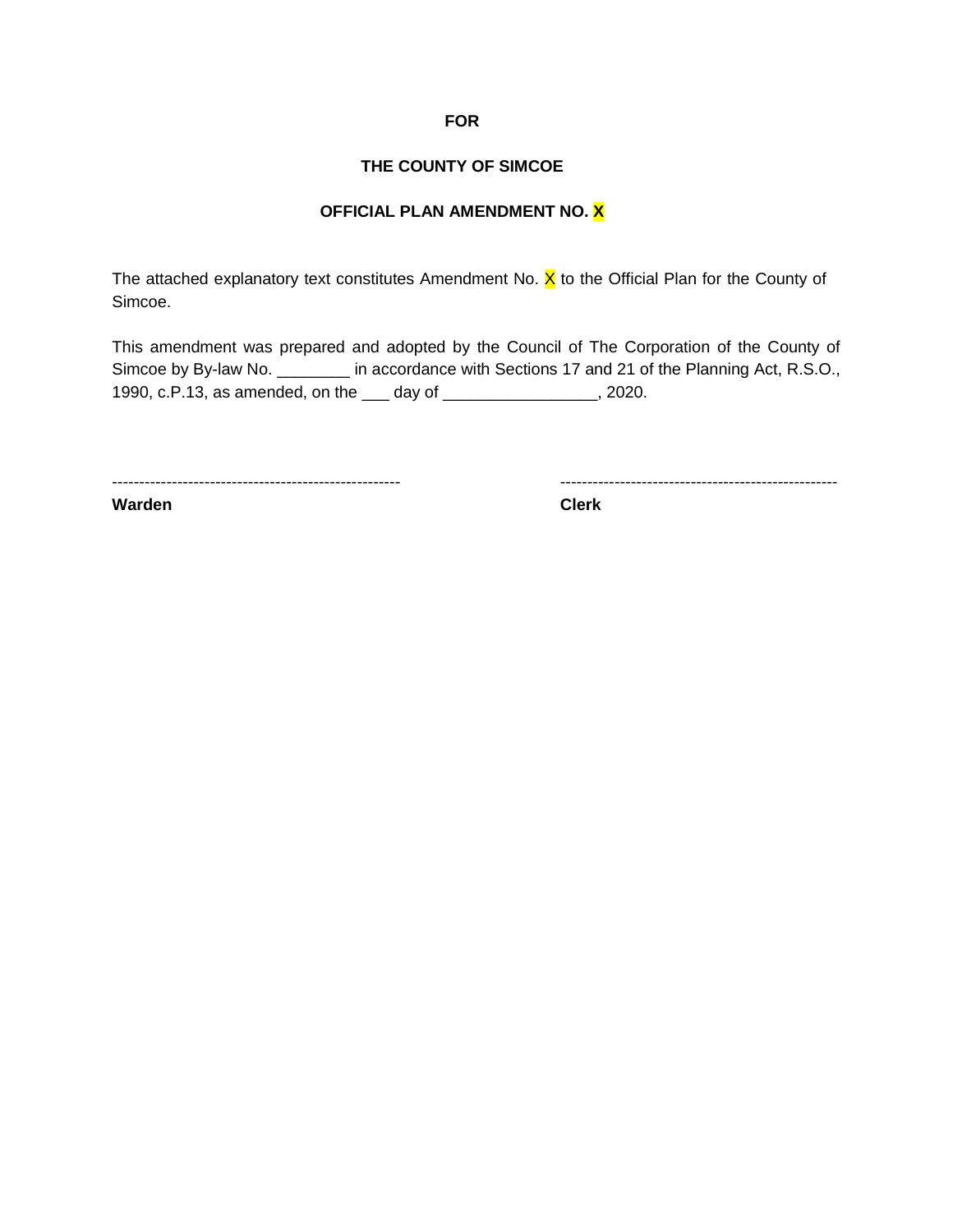# OFFICIAL PLAN AMENDMENT NO. X TO THE OFFICIAL PLAN FOR THE COUNTY OF SIMCOE **TABLE OF CONTENTS**

| 2.0 |
|-----|
| 3.0 |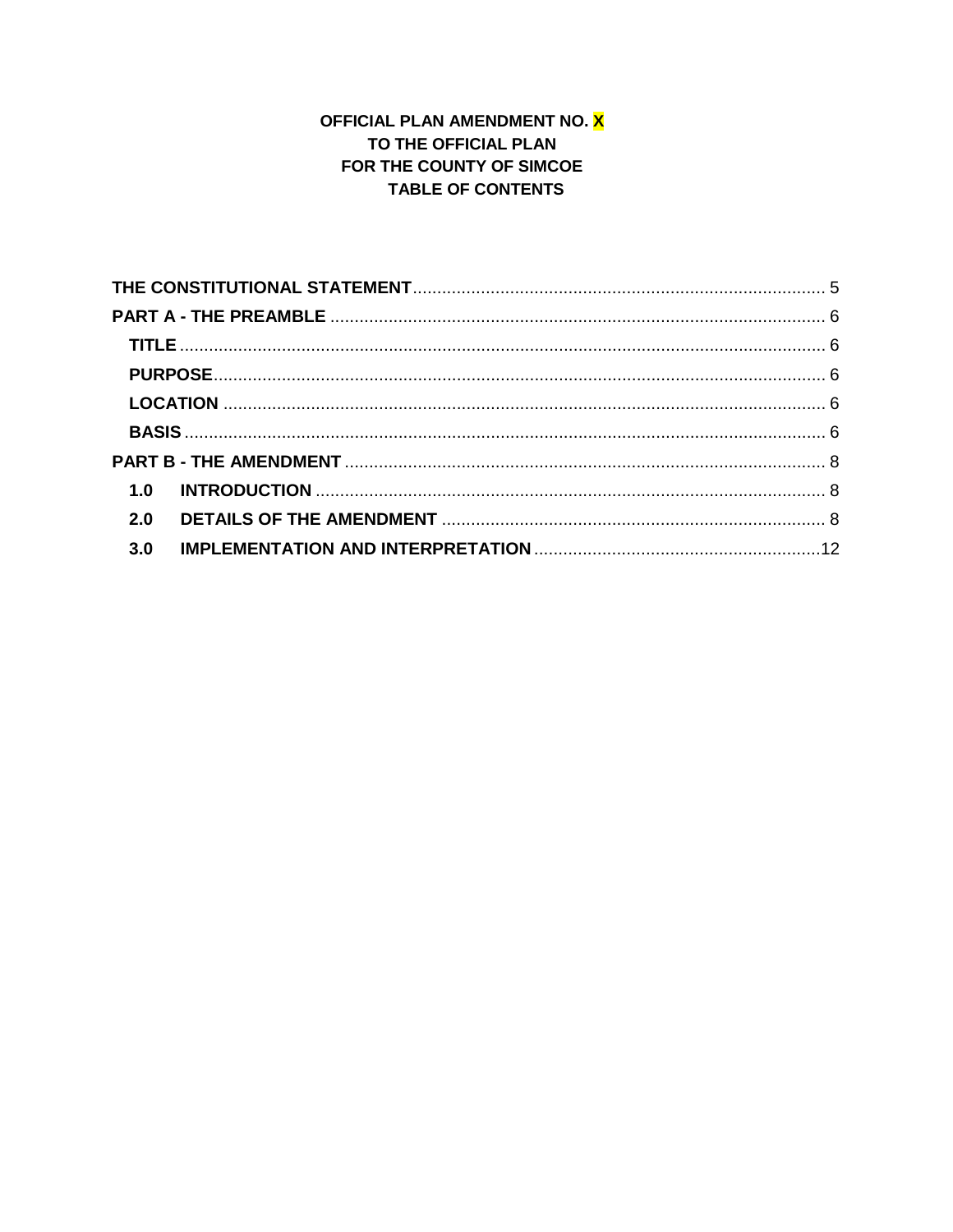# <span id="page-4-0"></span>**THE CONSTITUTIONAL STATEMENT**

The following Amendment to the Official Plan for the County of Simcoe consists of two parts.

**PART A – THE PREAMBLE** consists of the purpose, location and basis for the Amendment and does not constitute part of the actual Amendment.

**PART B – THE AMENDMENT** sets out the actual Amendment along with the specific policies to be added to the County of Simcoe Official Plan.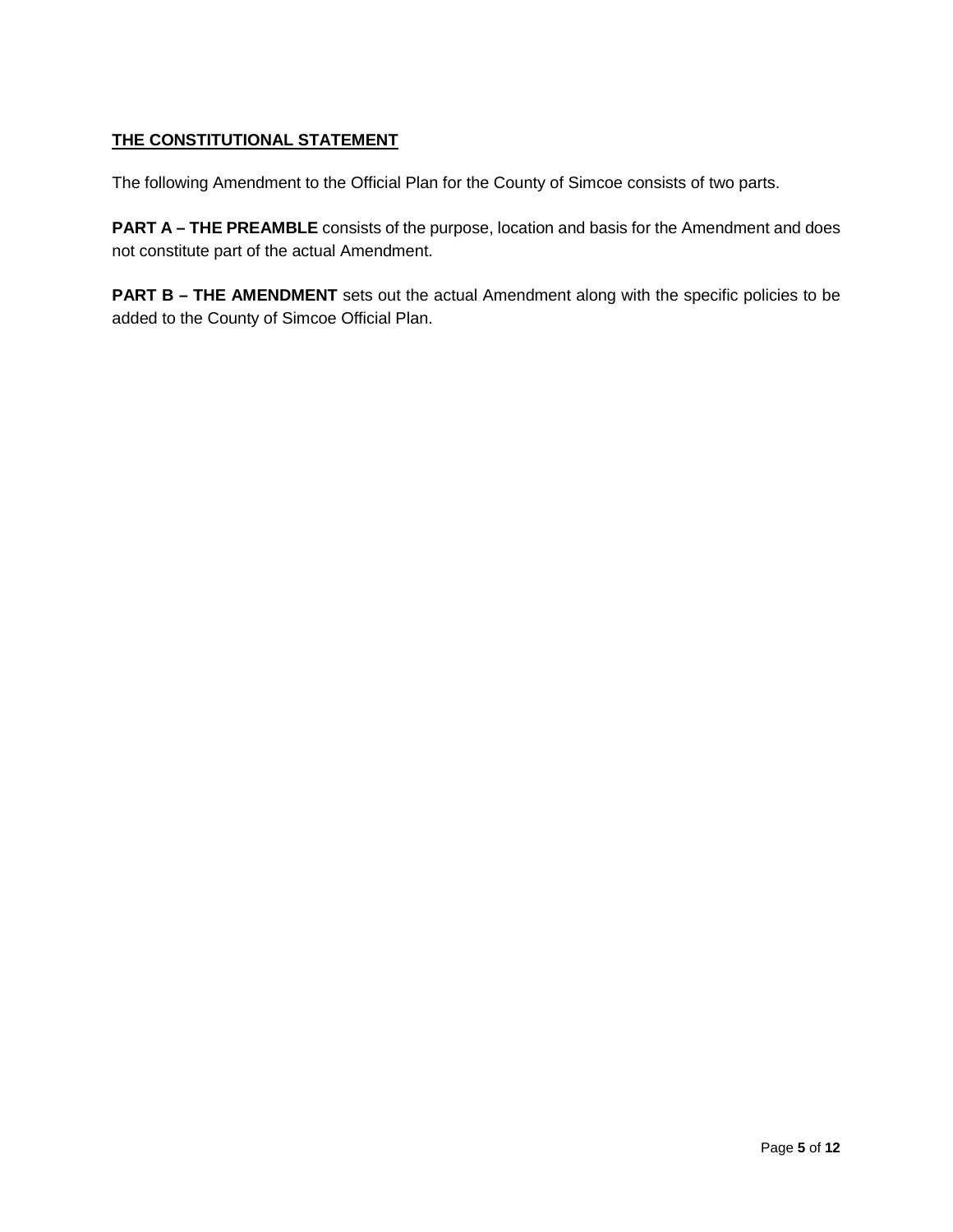### <span id="page-5-0"></span>**PART A - THE PREAMBLE**

## <span id="page-5-1"></span>**TITLE**

The title of this Amendment is "Official Plan Amendment No.  $\chi$  to the Official Plan for the County of Simcoe", herein referred to as Amendment No. X.

#### <span id="page-5-2"></span>**PURPOSE**

The Amendment proposes to amend Section 4.9 of the Official Plan by adding references to waste management systems, providing a new policy with regard to a new waste disposal site or expansion of a waste disposal site, and providing a new section with regard to mapping of waste disposal sites. The policies provide for a broader range of activities at waste management sites and clarify requirements for D-4 Assessment Areas and land use compatibility.

The Amendment further amends Section 5.8 of the Official Plan by providing modified definitions for 'Buffer Area,' 'Guideline D-4', 'Infrastructure,' 'Waste,' and 'Waste Disposal Site,' and further by providing a new definitions in accordance with the policy revisions.

The associated waste management map schedules, Schedule 5.6.1 and 5.6.2, are proposed to be updated by revising the content of the schedules in accordance with the revised policies and waste management system approach.

Please note that the amendment is not proposing any new waste management sites.

#### <span id="page-5-3"></span>**LOCATION**

Official Plan Amendment No.  $X$  is a textual and mapping amendment and the policies apply to all lands located within County of Simcoe.

#### <span id="page-5-4"></span>**BASIS**

During a review of existing operations and new initiatives for diversion activities at waste management sites, it became apparent that the Simcoe County Official Plan schedules and policy required clarification with respect to waste transfer activities and other non-landfilling activities, which would be desirable for all County operated waste management sites.

It was also apparent that County operations had evolved significantly over the time period between the original development of policy and the ultimate approval date of those policies. County waste management activities have expanded in regard to waste diversion whereas the original policy development focused to a large degree on landfill operations and associated policies with regard to D-4 guidelines.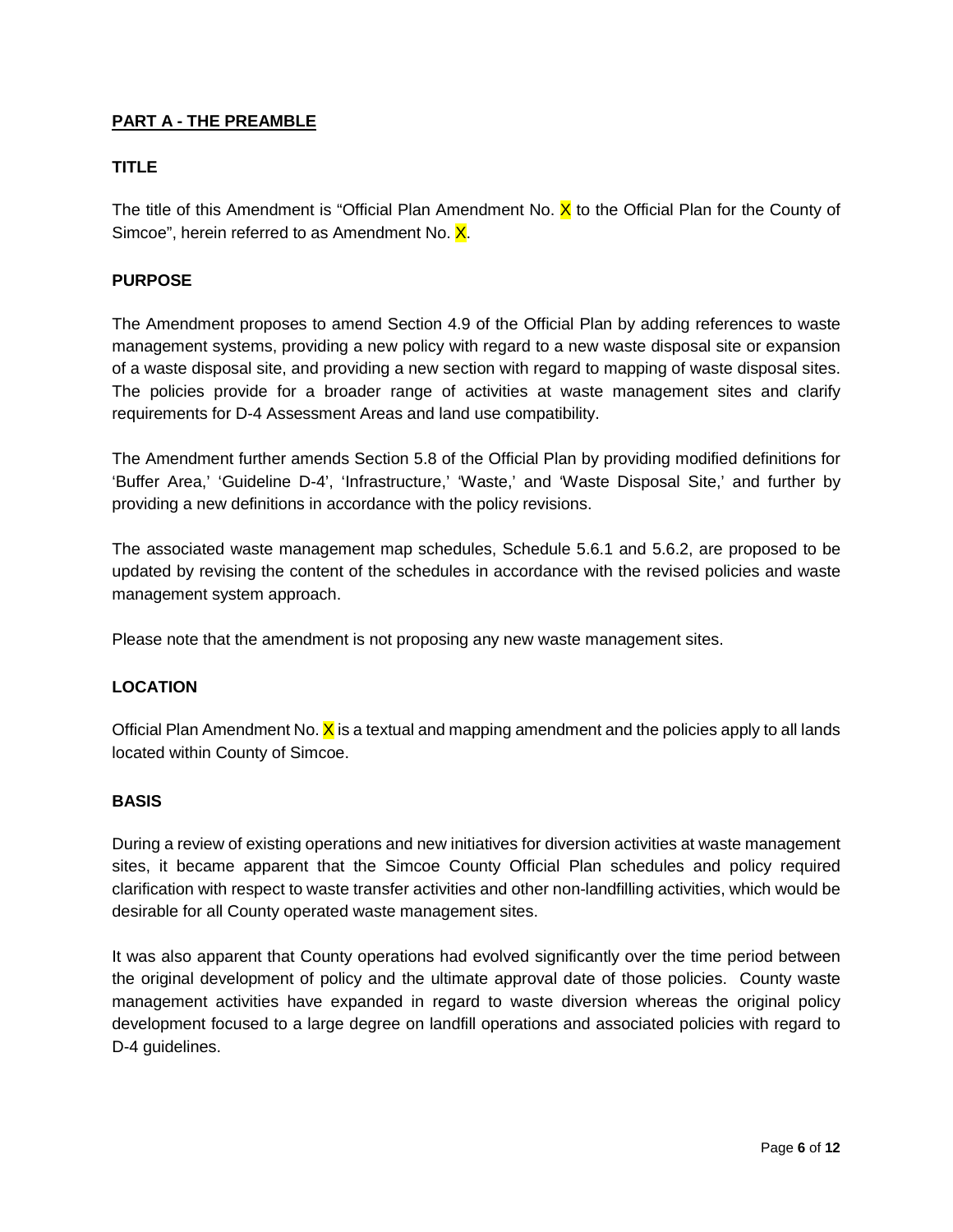As there was an apparent need to amend the County policies to deal with the waste diversion activities for existing waste management sites, a review of County policies and potential appropriate amendments were sought.

To guide the policy review and proposed amendments the following objectives were established:

- To recognize that waste management has evolved since the County Official Plan policies were first developed and that waste diversion is now a major component of operations;
- To provide maximum flexibility for waste management operations and activities at all County waste management sites;
- To continue to distinguish between various waste management activities, including active and non-active landfill activities, for the purposes of the application of the D-4 policies and related land use compatibility studies;
- To allow for the establishment and relocation of non-landfilling related waste management activities on County waste management sites without the necessity of individual official plan amendments; and,
- To provide consistency in the policy approach and related definitions for waste management activities.

In order to achieve these objectives, a County Official Plan amendment has been prepared.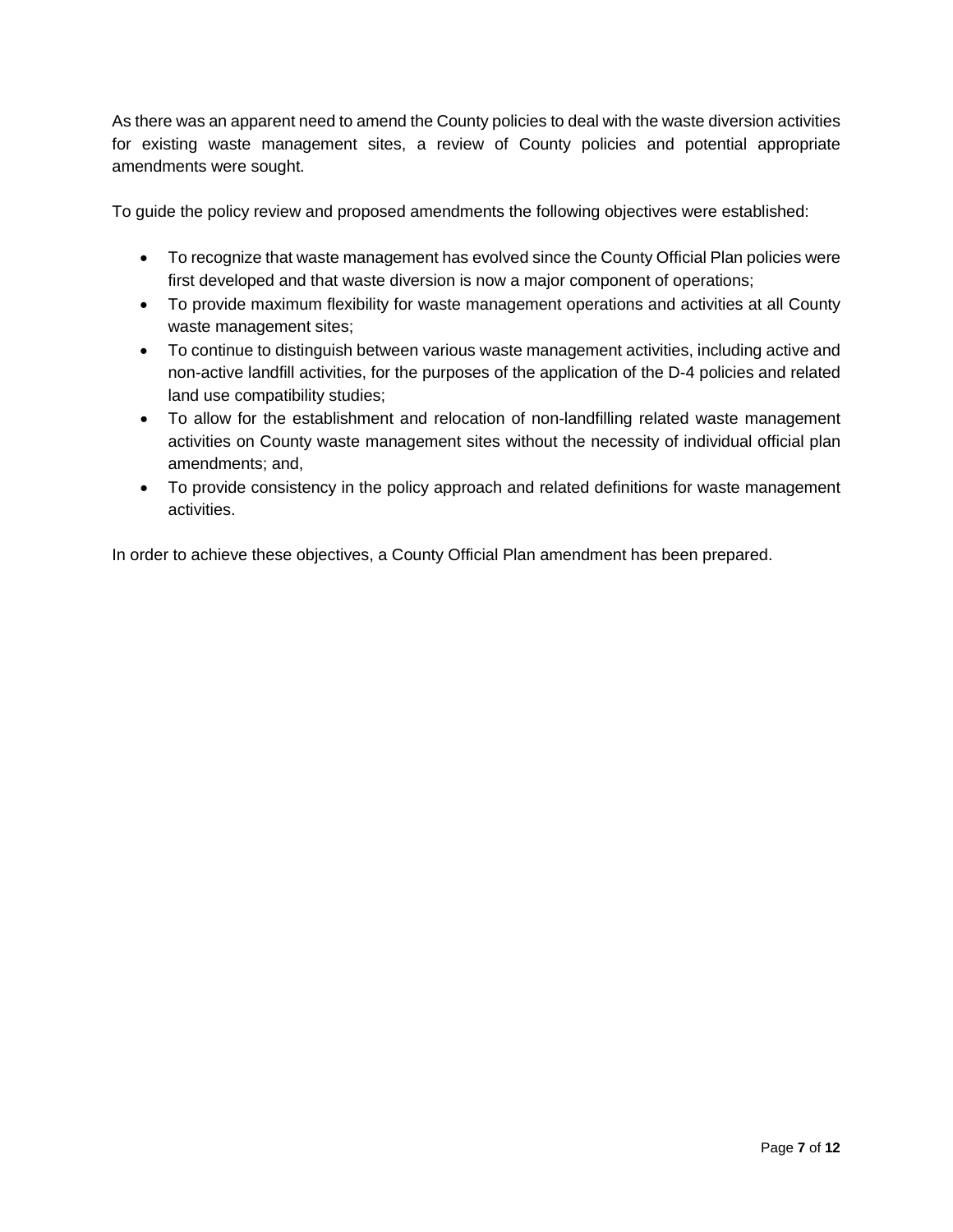### <span id="page-7-0"></span>**PART B - THE AMENDMENT**

#### <span id="page-7-1"></span>**1.0 INTRODUCTION**

Part B – The Amendment, provides the following text amendments and map Schedules 'A' and 'B' constitute Amendment No.  $X$  to the Official Plan for the County of Simcoe.

#### <span id="page-7-2"></span>**2.0 DETAILS OF THE AMENDMENT**

The text of the Official Plan for the County of Simcoe is hereby amended as follows:

- **2.1** In the existing **Section 4.9** 'Waste Management,' the following policies are modified:
- 2.1.1 **Policy 4.9.1** is hereby amended by: replacing the word "*systems*" with the word "*sites*"; adding the words "as part of the *County*'s *waste management system*" immediately following the word "requirements"; and adding the words "which adapt to the constant evolution of new technologies and approaches becoming available and advances in environmental protection and governing legislation, such as the *Environmental Protection Act*" immediately after the word "objectives".
- 2.1.2 **Policy 4.9.2** is hereby amended by: removing the word "convenience"; and, adding the words "conducted at *waste management sites*" immediately following the word "activities".
- 2.1.3 The section heading **Regulation of Waste Disposal Sites** is hereby amended by replacing the word "Disposal" with the word "Management".
- 2.1.4 **Policy 4.9.3** is hereby amended by: replacing the word "*disposal*" with the word "*management*" in the first sentence; replacing the words "Ministry of the Environment" with "*provincial*" in the second sentence; replacing the word "from" with the word "over" immediately following the word "diversion" in the third sentence; and, removing the last sentence.
- 2.1.5 A new **Policy 4.9.4** is added by inserting the following text immediately after Policy 4.9.3:

**"4.9.4** The County will continue to develop a *waste management system* in accordance with the County of Simcoe Waste Management Strategy or its successor to address permanent *waste* disposal (landfilling) and resource recovery activities (non-landfilling) such as transfer stations, recycling facilities and organics processing facilities. *County waste management sites* may contain a landfilling or non-landfilling activity or a combination of activities. *Waste* management solutions in which the *County* takes responsibility for its own *waste* are preferred where practical."

2.1.6 Existing **Policy 4.9.4** is renumbered to **Policy 4.9.5** and is hereby amended by: replacing the word "a" with "the" following the word "operation"; replacing the word "*disposal*" with the word "*management*"; adding the letter "s" to the word "*site*" following the word "management"; and, replacing the word "its" with the word "their".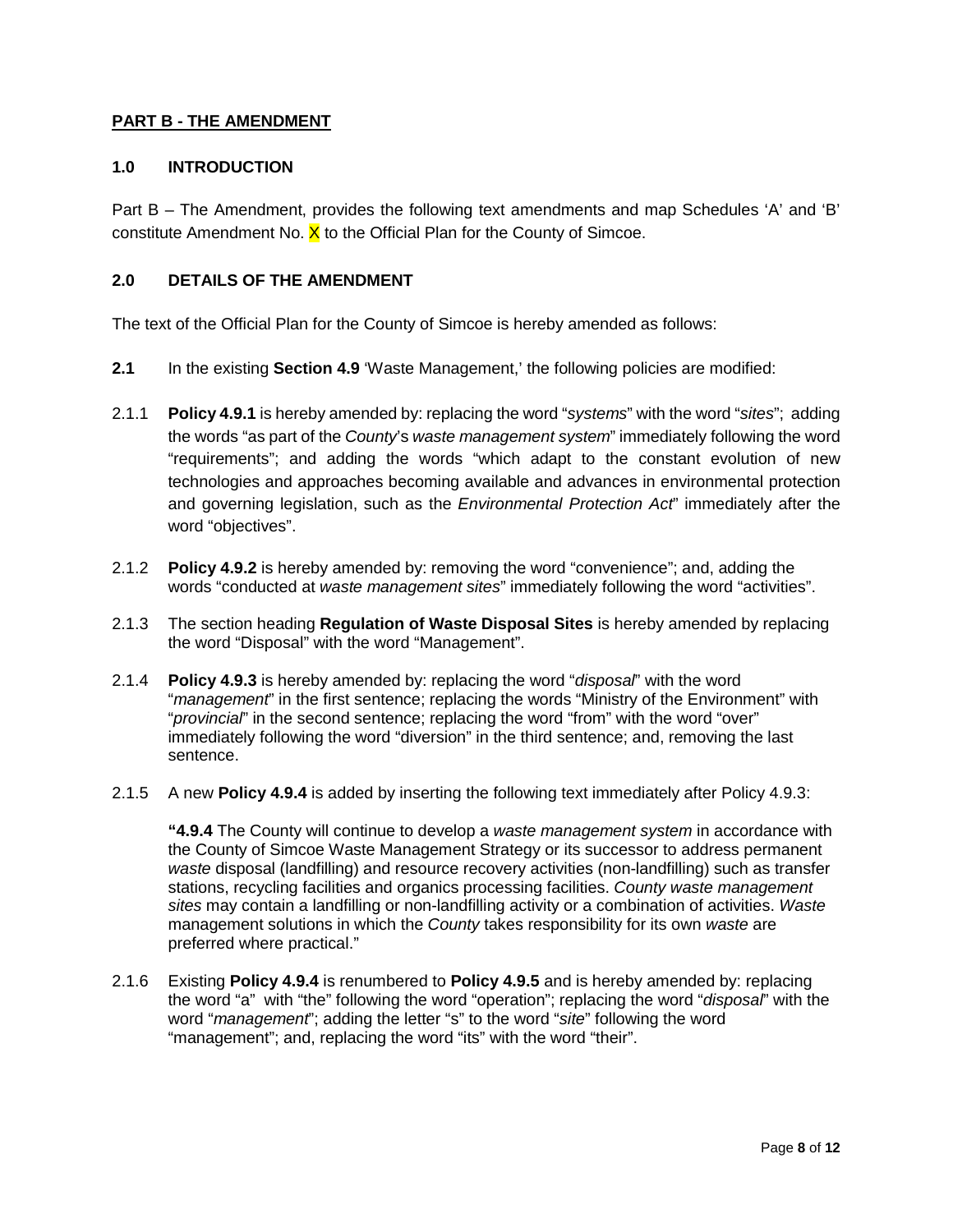- 2.1.7 Existing **Policy 4.9.5** is renumbered to **Policy 4.9.6** and is hereby amended by: adding the word "the" immediately following the word "of"; and, by replacing the word "*disposal*" with the word "*management*".
- 2.1.8 Existing **Policy 4.9.6** is renumbered to **Policy 4.9.7** and is hereby amended by replacing the word "*disposal*" with the word "*management*" immediately following the word "*waste.*"
- 2.1.9 Existing **Policy 4.9.7** is renumbered to **Policy 4.9.8** and is hereby amended by replacing the word "*disposal*" with the word "*management*" immediately following the word "*waste.*"
- 2.1.10 Existing **Policy 4.9.8** is renumbered to **Policy 4.9.9** and is hereby amended by: replacing the word "*disposal*" with the word "*management*" immediately following the word "*waste*"; adding the words "or expanded" immediately after the word "established"; and, replacing the word "disposal" with the word "management" at the end of the sentence.
- 2.1.11 A new **Policy 4.9.10** is added by inserting the following text immediately after **Policy 4.9.9**:

#### "**New Waste Management Site or Expansion of a Waste Management Site**

**4.9.10** Notwithstanding sections 3.3.6 and 3.8.19, of this *Plan*, any new *waste management sites* or expansion of an existing *waste management site* for the purposes of landfilling will require an amendment to this *Plan* and to the *local municipal* official plan.

A new *waste management site* or the expansion of an existing *waste management site* for the purposes of non-landfilling activities including, but not limited to, the transfer of materials, management of recyclable materials, or processing of organics, will not require an amendment to this *Plan*.

An amendment to the *local municipal* official plan may be required for a new *waste management site* or expansion of an existing *waste management site* of the purposes of non-landfilling activities.

New or expanded non-landfilling *waste management sites* will be identified on appropriate mapping schedules without an amendment to this *Plan*."

- 2.1.12 The heading "**D-4 Assessment Areas**" is removed and the heading "**Mapping of Waste Management Sites**" is inserted immediately following the new **Policy 4.9.10.**
- 2.1.13 Existing **Policy 4.9.9** is renumbered **Policy 4.9.11** and is hereby amended by: replacing the word "*disposa*l" with the word "*management*" in the first sentence; adding the sentence "The boundaries of the *County* owned and operated *waste management sites* are the property boundaries of the lands owned by the *County* on which *waste management site* activities occur." immediately after the first sentence; inserting the words "and *provincially*" immediately after the word "municipality"; replacing the word "*disposal*" with the word "*management*" immediately following the word "*waste*"; removing the words "The locations of all *waste disposal sites* within each *local municipality* will be mapped in respective *local municipal* official plans." From the second paragraph; adding the words "Information regarding the sites identified on Schedule 5.6.2, is to be obtained from the Ministry of Environment, Conservation and Parks" to the second paragraph; adding a third paragraph stating "The locations of all *waste management sites* shown on Schedules 5.6.1 and 5.6.2 within each *local municipality* will be mapped in the respective *local municipal* official plans."; and adding a fourth and fifth paragraph which state "Where the applicable *provincial* ministry approves the addition or removal of a *waste management site* from the schedules to this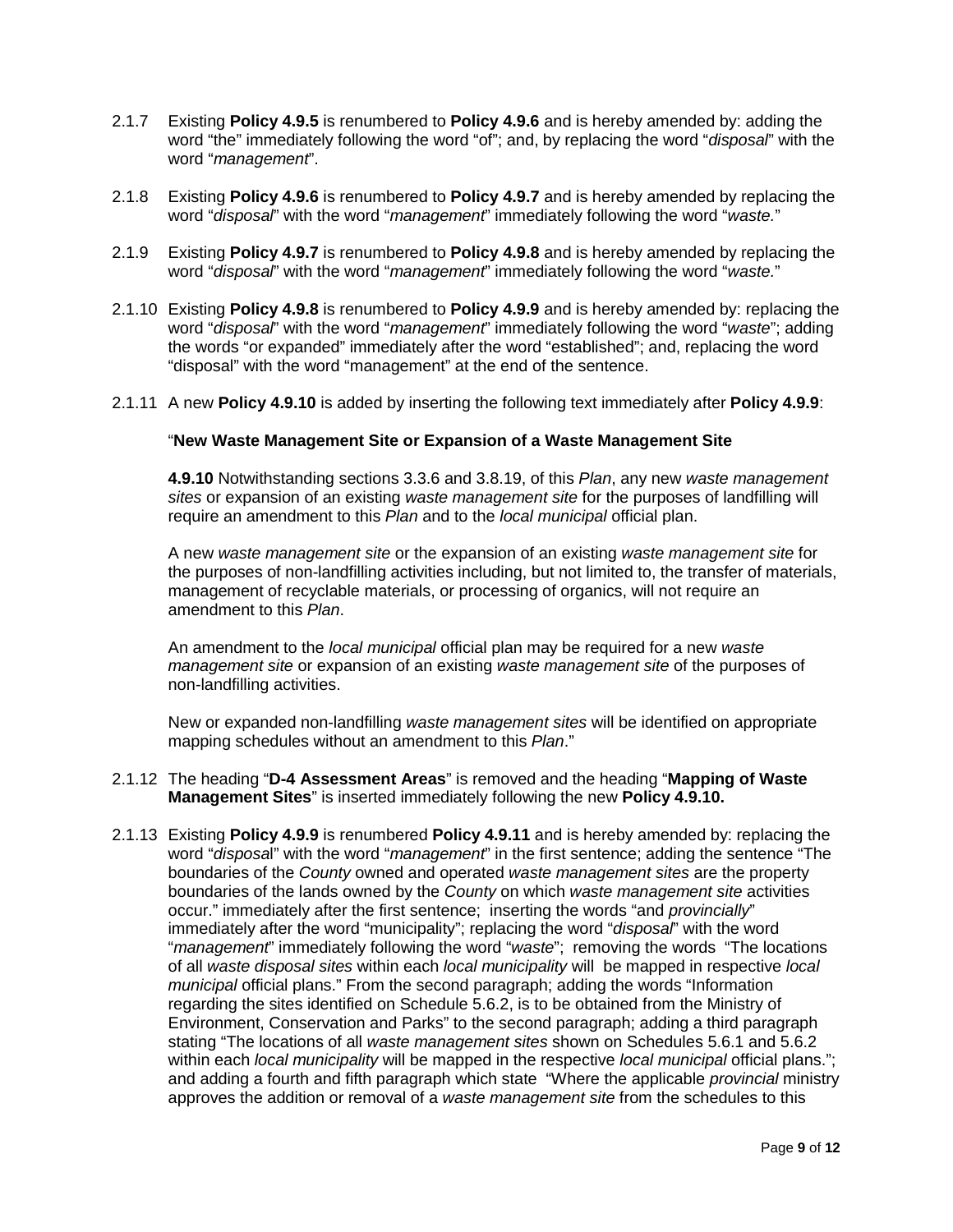*Plan*, amendments to this *Plan* and to the *local municipal* plan are not required" and "Where policy requires that an amendment to this Plan is required to remove or add a *waste management site*, a mapping change will occur as part of that amendment. Any such amendment requires approval from the Ministry of Municipal Affairs and Housing".

- 2.1.14 A heading "**D-4 Assessment Areas**" is inserted immediately after policy 4.9.11.
- 2.1.15 Existing **Policy 4.9.10** is renumbered to **Policy 4.9.12** and is hereby further amended by: replacing the word "*disposal*" with the word "*management*" immediately following the word "*waste.*"; replacing the words "Ministry of Environment" with the word "*Province's"*  immediately following the word "the"; adding the words "a *Fill Area* on" immediately before the words "on a *waste*"; adding "ing" to the word "*landfill*; replacing the word "*disposal*" with the word "*management*" in the second sentence; adding the words "where the *Fill Area* is unknown" immediately before the words "or from the *Fill Area"; removing the words "of the waste for a closed site";* and replacing the words "*Fill Area*" with the words "extent of *waste*".
- 2.1.16 Existing **Policy 4.9.11** is renumbered to **Policy 4.9.13** and is hereby further amended by replacing the word "*disposal"* with the word "*management*".
- 2.1.17 Existing **Policy 4.9.12** is renumbered to **Policy 4.9.14** and is hereby further amended by: replacing the word "*disposal"* with the word "*management*"; adding the words "with a *Fill Area*" immediately following the word "*sites*"; and, replacing the word "*MOE*" with "applicable *provincial* ministry" in all instances in which it occurs in this section.
- 2.1.18 Existing **Policy 4.9.13** is renumbered to **Policy 4.9.15** and is hereby further amended by revising "*MOE*" to "applicable *provincial* ministry" in all instances in which it occurs.
- 2.1.19 Existing **Policy 4.9.14** is renumbered to **Policy 4.9.16** and is hereby further amended by: replacing the word "*disposal"* with the word *"management"* and adding the words "which incorporates a *Fill Area"* immediately following the word *"site";* and, adding the sentence "However, this shall be considered on a site-by-site basis in accordance with the results of investigations undertaken in accordance with policy 4.9.17" following the first sentence.
- 2.1.20 Existing **Policy 4.9.15** is renumbered to **Policy 4.9.17** and is hereby further amended by: replacing the word "*disposal"* with "*management*" immediately following the word "*waste*"; adding the words "which incorporates a *Fill Area*" immediately following the word "*site*"; removing the words "and their" and ending the sentence at this point; starting the next sentence with the word "Any"; and adding the sentence "Where appropriate, the *County* may scope the *D-4 Study* in accordance with the requirements of the *Guideline D-4* and any other applicable *provincial* standards or regulations." to the end of this section.
- 2.1.21 Existing **Policy 4.9.16** is renumbered to **Policy 4.9.18** and is hereby further amended by replacing the word "*disposal*" with the word "*management*" immediately following the word "*waste*."
- 2.1.22 Existing **Policy 4.9.17** is hereby deleted in its entirety.
- 2.1.23 A new heading is inserted immediately following Policy 4.9.18 titled **"Land Use Compatibility Study".**
- 2.1.24 New **Policy 4.9.19** replaces deleted **Policy 4.9.17** and the following is added: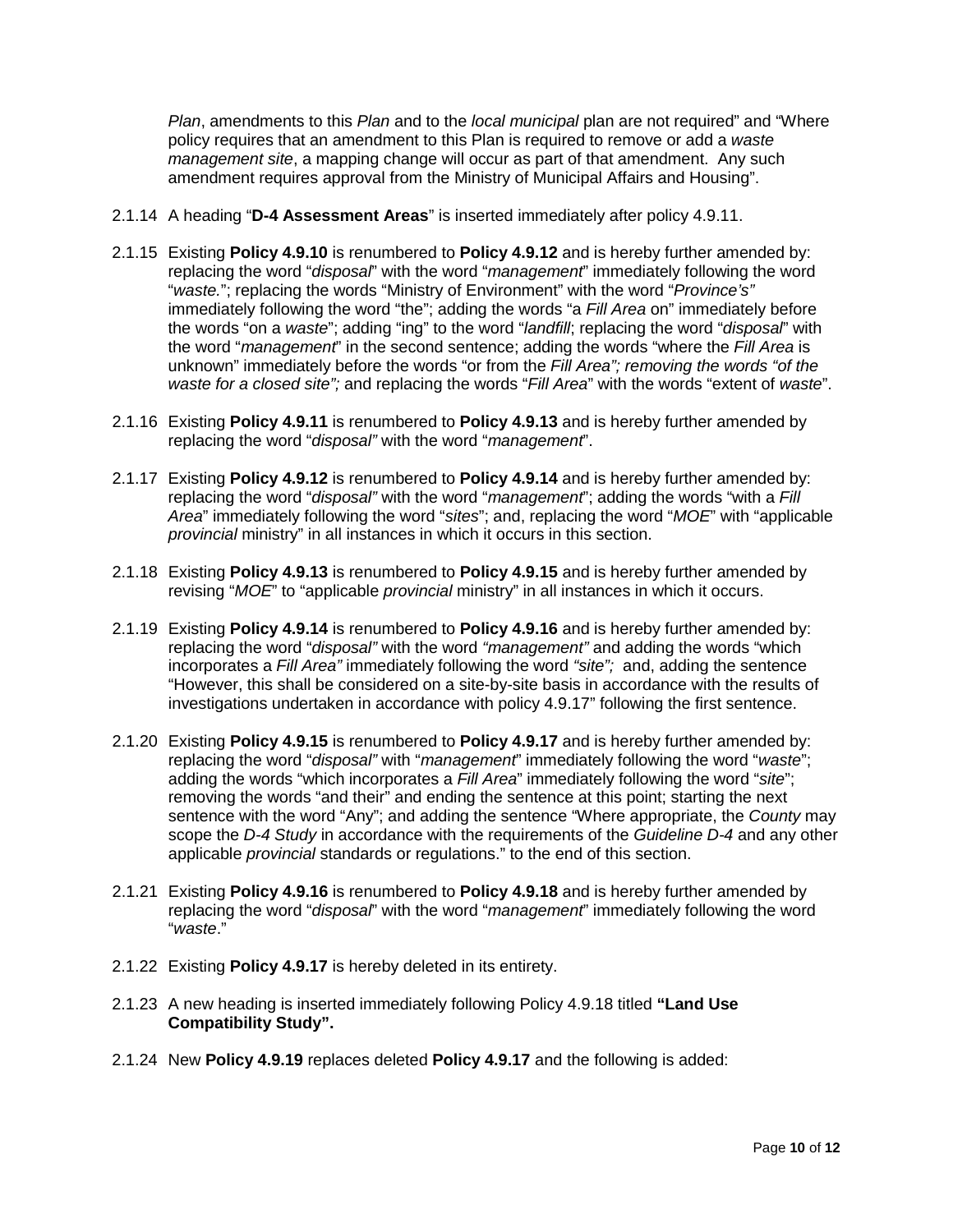"**4.9.19** Where development is proposed in the vicinity of a *waste management site* which does not contain landfilling activities or a *waste management site* with non-landfilling activities occurring outside of the *Fill Area*, a land use compatibility study may be required. The details of the study shall determine any potential land use conflicts with the proposed *development* and planned or ongoing *waste management site* activities including, but not limited to, ground and surface water, noise, odour, dust, traffic and other relevant land use considerations in consultation with the *County*. If a *D-4 Study* is required for the same proposal, the details of the non-landfilling activities shall be addressed in the *D-4 Study*."

- **2.2** In the existing **Section 5.8 'Definitions**,' the following definitions are modified:
- 2.2.1 The definition of **BUFFER AREA** is hereby amended by: replacing the words "*Waste* Management Sites" with the words "the purposes of waste management"; replacing the word "for" with the word "in"; removing the words "no non-*Waste* Disposal Area related use can be made of the lands " with the words "only *waste management site* uses other than landfilling may occur."; replacing the words "Waste Disposal Site" with the words "*waste management site";* and, replacingthe words "Ministry of Environment" with the words "applicable *provincial*  ministry."
- 2.2.2 The definition of **D-4 APPROVAL AUTHORITY** is hereby amended by: replacing the word "*disposal"* with the word "*management"* in all instances where it occurs; and adding the words "with *Fill Areas"* immediately following with word "sites."
- 2.2.3 The definition of **D-4 ASSESSMENT AREA** is hereby amended by: replacing the words "*waste disposal site*" with "*Fill Area"*; replacing the word "*disposal"* with "*management"*  immediately following the word "waste" in the last sentence; and, adding the words "containing a *Fill Area"* immediately after the word "*sites*" in the last sentence.
- 2.2.4 The definition of **FILL AREA** is hereby amended by replacing the words "*waste disposal sites"* with "*waste management sites"* and adding the word "purposes" immediately following the word "landfilling."
- 2.2.5 The definition of **GUIDELINE D-4** is hereby amended by replacing the word "*MOE"* with "*provincial*" immediately following the word "the."
- 2.2.6 The definition of **INFRASTRUCTURE** is hereby amended by: adding the words "stormwater management systems, *waste management systems"* immediately after the words "septage treatment systems"; replacing the words "electric generation" with "electricity power generation facilities"; and, adding the words "electricity transmission facilities, electricity transmission and distribution systems" immediately preceding the words "communications/telecommunications."
- 2.2.7 A new definition of **LANDFILLING** is inserted as follows: "**LANDFILLING** means the disposal of waste by deposit, under controlled conditions, on land or on land covered by water, and includes compaction of the waste into a cell and covering the waste with cover materials at regular intervals (R.R.O. 1990, Reg. 347: General - Waste Management)."
- 2.2.8 A new definition of **NON-LANDFILLING** is inserted as follows: "**NON-LANDFILLING** means any permitted use or activity in a *waste management site* other than *landfilling* and includes, but is not limited to, recycling facilities, transfer stations, and processing sites."